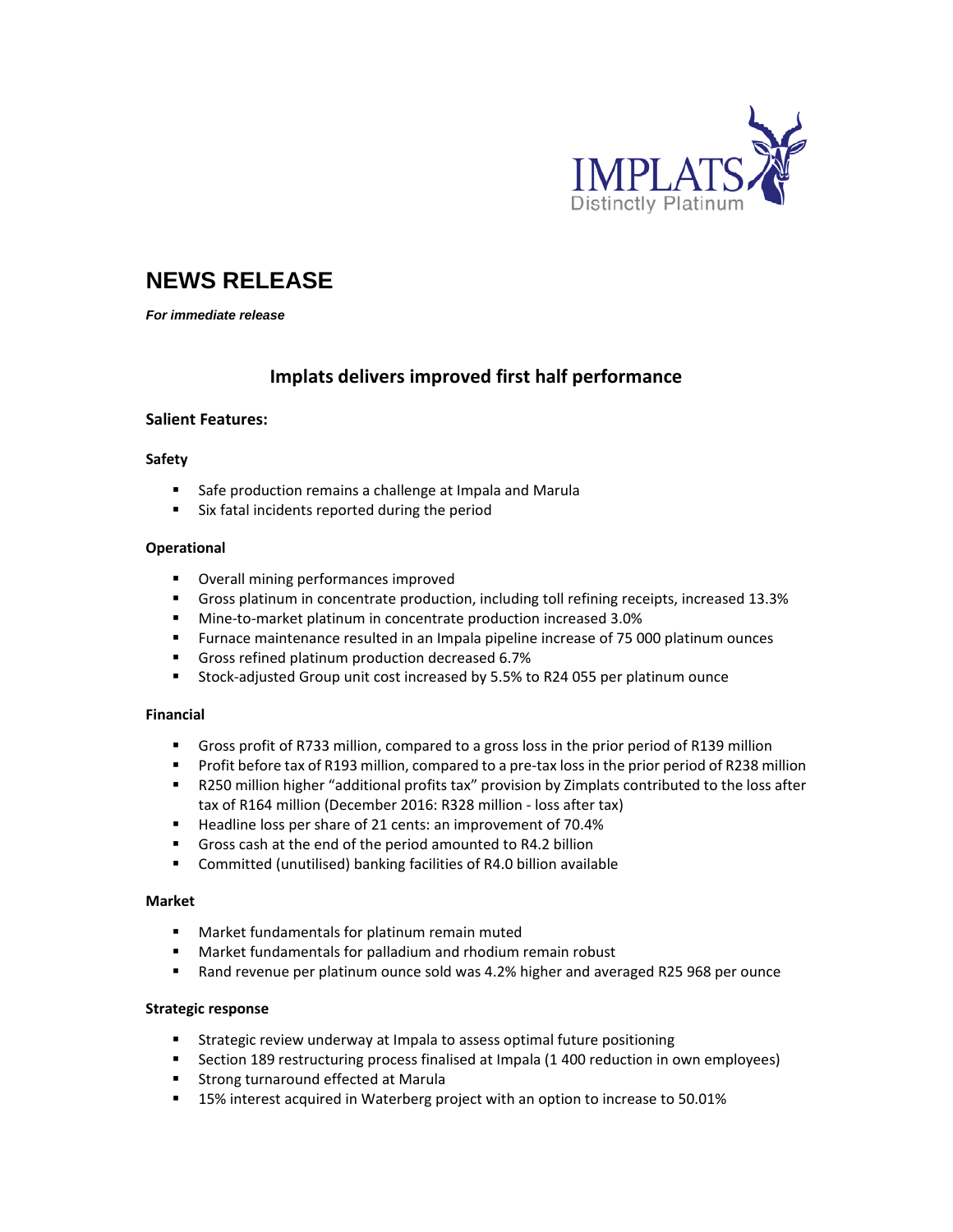# *"Returning Impala Rustenburg to profitability in a low PGM price environment remains our most pressing priority."*

# *Nico Muller, Chief Executive Officer, Implats*

**Johannesburg, 1 March 2018** – The Implats Group has delivered an improved performance at most operations for the half year ended 31 December 2017, reporting a gross profit of R733 million for the period, compared to a gross loss of R139 million for the prior comparable period.

However, a significantly higher "additional profits tax" provision by Zimplats increased the tax charge period‐on‐period by R250 million, which was largely responsible for the Group recording a loss after tax of R164 million (H1 FY2017: R238 million loss).

The improved operating performance, resulting primarily from efficiencies at Impala Rustenburg, a strong operational turnaround at Marula, and a sustained performance from Zimplats, resulted in an improved headline loss pershare of 21 cents, which is a 70.4% improvement over the previous period.

Group tonnes milled increased by 7.4% from 9.3‐million tonnes to 9.9‐million tonnes. Increased production volumes from operations were supported by higher deliveries from third-party toll refining customers yielding a 13.3% increase in platinum in concentrate from 766 200 ounces to 867 800 ounces. After toll material was returned to third-party customers, concentrate production for the period was unchanged.

Very pleasing, in particular, was a 9.4% increase in platinum in concentrate contribution from Impala Rustenburg, but refined final metal production was impacted by extensive maintenance to the number 5 furnace at the smelting complex. As a result, gross refined platinum production decreased by 6.7% to 726 700 ounces. Thisreduction in refined platinum ounces produced, combined with metal returns to third-party toll refining customers, resulted in a decline of 11.2% in refined platinum ounces sold to 648 800 ounces, compared with 730 700 ounces.

The Group's milled unit costs were well controlled increasing only 3.6% to R961 per tonne. The refined unit cost was higher by 23.7% as a result of the temporary stock build‐up, related to the furnace repair. On a stock adjusted basis, the unit cost rose 5.5% to R24 055 per platinum ounce.

Cash generated from operations before changes in working capital improved from R2.0 billion to R2.9 billion for the period under review. Net cash decreased by some R3.5 billion during the period under review, largely due to R1.9 billion used in investing activities and a R3.5 billion inventory cash outflow.

Gross cash at the end of the period amounted to R4.2 billion, and the Group has committed (unutilised) banking facilities of R4.0 billion available until June 2021.

Capital expenditure amounted to R1.9 billion, of which R345 million was spent on 16 and 20 Shafts, and some R408 million was invested during the period to acquire a 15% stake in the Waterberg project.

Given the continued cash conservation strategy, the board has resolved not to declare an interim dividend for the six months to 31 December 2017.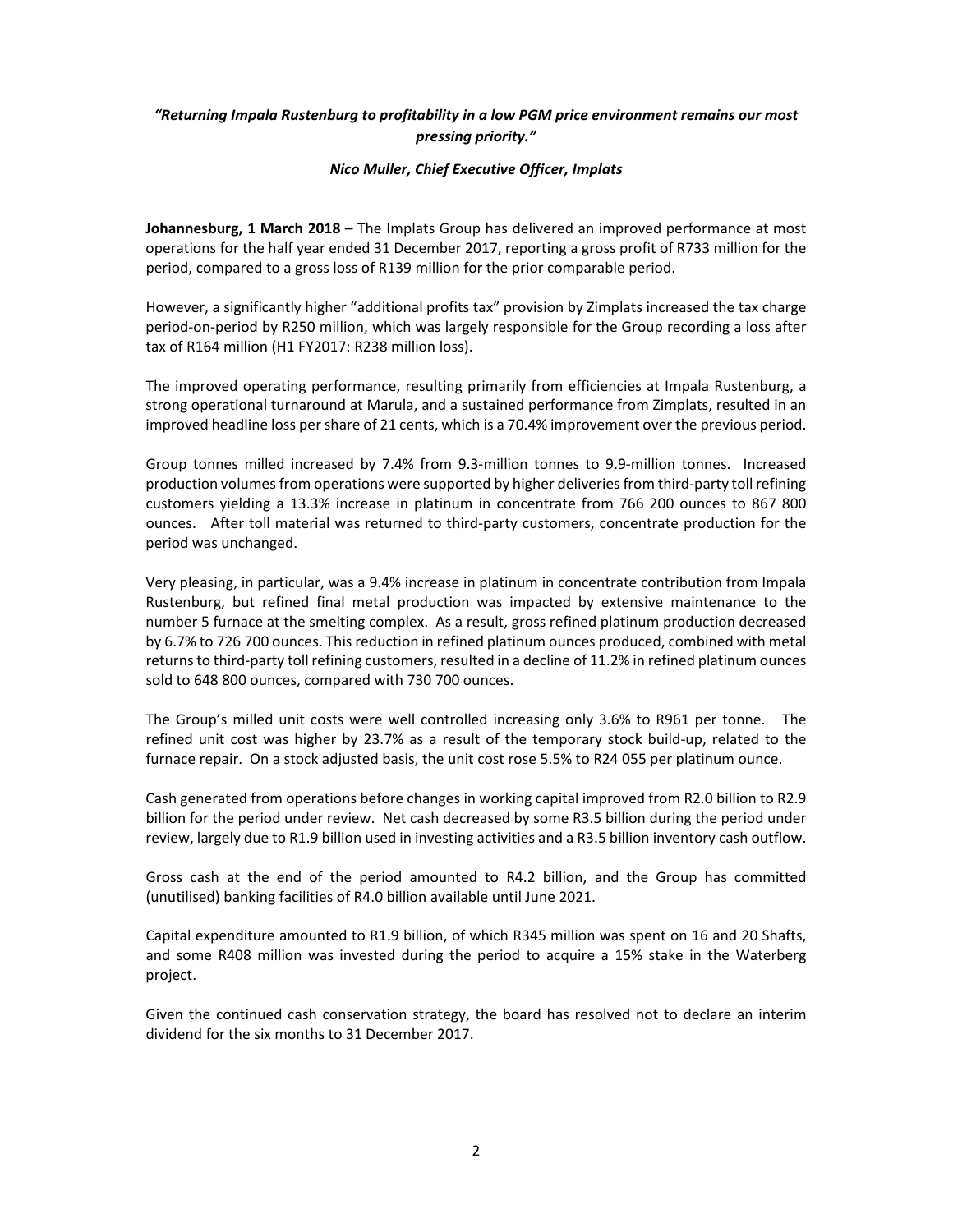# **Safety**

Regrettably, five employees at Impala Rustenburg and one at Marula suffered fatal injuries at operations during the period under review. Management, in collaboration with officials from the representative union (AMCU) and the Department of Mineral Resources (DMR), has instituted independent assessments of each incident to determine the root causes in an effort to prevent similar incidents in future.

Many individual business units across the Group continue to deliver exceptional safety performance, setting new records. Currently, Implats has nine "safety millionaire" shafts and units (units which have operated more than a million shifts without a fatality). Seven have operated for more than two years without a fatal incident, five have achieved more than four years, and two have worked for more than 15 years without a fatal incident.

# **Strategic response**

The first half of the year was characterised by an ongoing focus on the Group's strategic response to the persistently low Platinum Group Metals (PGM) prices with a view to improving business performance, and with a particular emphasis on Impala Rustenburg. A strategic review of the operation was announced at the Group's full‐year results in September 2017, which is actively advancing measures to refocus or close unprofitable areas and rebase the overhead cost structure as soon as practically possible. Through this process, the Group aims to return Impala Rustenburg to profitability in a sustained low PGM price environment.

The Implats strategy is aimed at improving the Group's competitive position and profitability in a continued and sustained low metal price environment. Key focus areas include:

- Improved operational performance at Impala Rustenburg and an ongoing strategic review to assess optimal future positioning in a low price environment.
- Ensuring profitability of the Marula mine or the suspension of operations.
- Enhancing the relative industry cost curve position of the Group's conventional operations.
- Optimised performance and profitability at low‐cost Group assets.
- Leveraging Impala Refining Services capacity and its contribution to the Group.
- Developing a long‐term portfolio of lower‐cost, shallow, mechanisable assets.

Actions taken at Impala Rustenburg in the period under review include:

- 4 Shaft suspended from January 2018.
- 1 Shaft, 9 Shaft and 12 Shaft being harvested with effect from January 2018.
- 10, 11 and 14 Shaft optimisation projects initiated during the review period.
- Section 189 restructuring process announced in September 2017.

As a result of these actions, it is estimated the operation will improve cash flow by more than R1 billion over the next two years. However, the production outlook for 2018 will be negatively impacted by both early closure and harvesting of some shafts, as well as the slower ramp up of 20 Shaft. Full‐year guidance has reduced from approximately 700 000 platinum ounces to between 650 000 and 670 000 platinum ounces for the financial year.

At Marula, restructuring processes implemented prior to the start of the financial year have already delivered an improved cost and operational performance. Further work over the next few months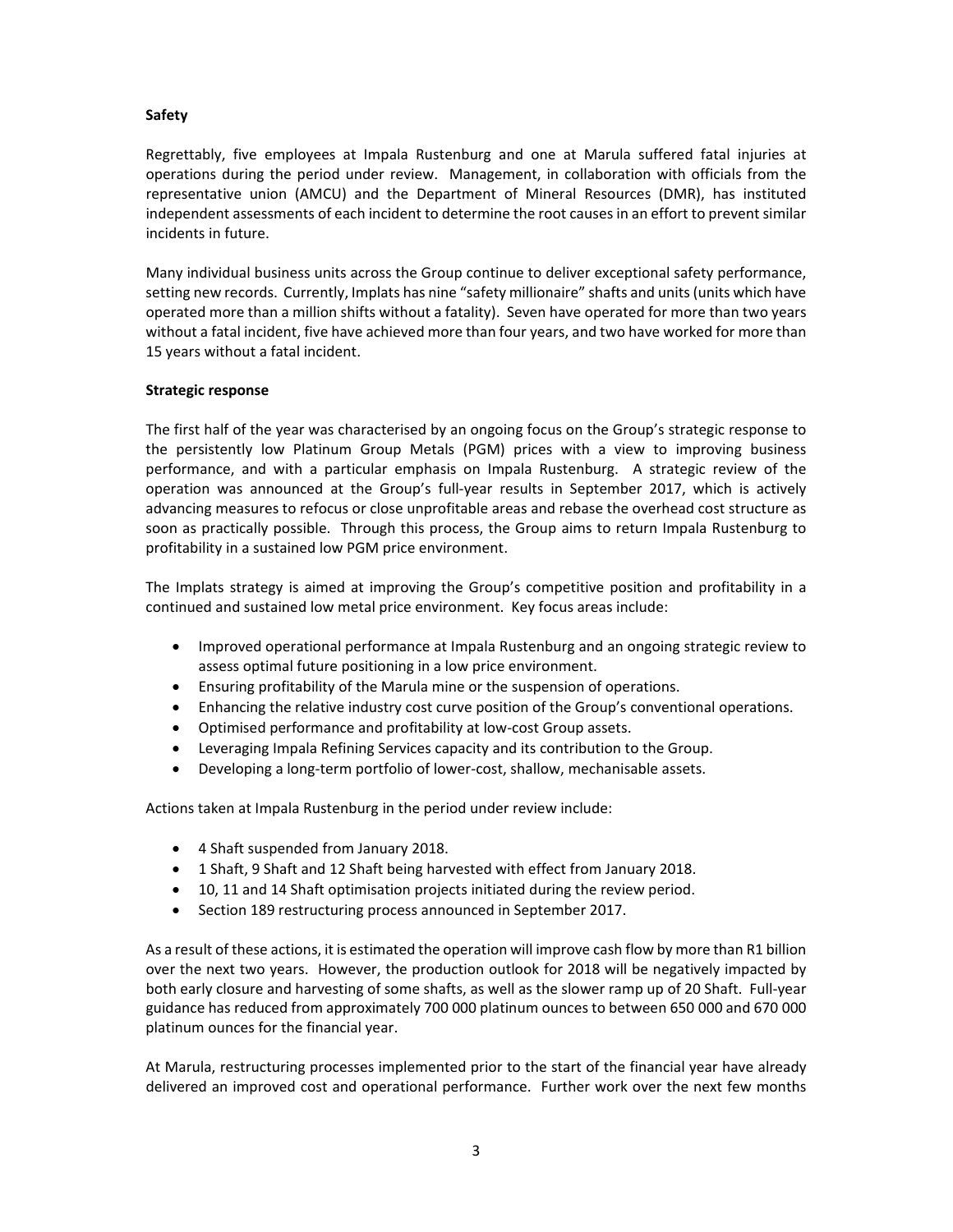will prioritise: measures to bed down improvements; securing operational continuity; and acquiring additional tailings deposition capacity (required from 2020).

Longer term, the acquisition of a minority interest in the Waterberg development project, with the option to acquire majority ownership on completion of the feasibility study, has advanced the Group's stated strategy to diversify the asset portfolio from deep, labour‐intensive conventional operations.

#### **Market overview**

Market fundamentals for platinum remain muted. An industrial market deficit of some 230 000 platinum ounces recorded in calendar year 2017 is expected to revert in the short‐term to a balanced market due to lower requirements from the automotive, jewellery and investment sectors. However, fundamentals for both palladium and rhodium are robust with significant demand growth expected over the next few years from the automotive sector.

The rand revenue per platinum ounce sold for the six‐month period under review benefited from the improved palladium and rhodium fundamentals, recording a 4.2% increase from the prior corresponding period to average R25 968 per platinum ounce.

#### **Operational overview**

#### *Impala*

Improved operational efficiencies achieved during the first quarter of the financial year were negatively impacted by mine stoppages emanating from five fatal incidents recorded at the operation during September and October 2017. Notwithstanding, mill throughput increased by 12.4% to 5.7 million tonnes from the previous comparable period (H1 FY2017: 5.0 million), which was impacted by the temporary closure of the 14 Shaft decline section due to an underground fire and a reduction in some UG2 panel lengths following a fall‐of‐ground incident at 1 Shaft.

The higher milled production is largely as a result of 14 Shaft ramping up after the fire (+480 000 tonnes), the 16 Shaft ramp‐up (+255 000 tonnes), and performance improvements at 11, 12 and 1 Shafts (+191 000 tonnes). This was offset to some extent by declining production from old shafts (‐392 000 tonnes) and weaker performances at 10 and 20 Shafts following safety incidents (‐19 000 tonnes).

During the period, a major unscheduled furnace rebuild was undertaken on one of the three operating furnaces at the smelting complex, which was necessitated by excessive wear. The build-up of inventory at Impala, amounting to some 75 000 ounces of platinum, was directly as a result of the furnace maintenance and resulted in refined platinum production declining 14.7% to 271 900 ounces (H1 FY2017: 318 700 ounces).

Impala is focused on returning the businessto profitability in a sustained low PGM price environment. To this end a number of initiatives have been implemented to improve productivity and lower costs, including a Section 189 labour restructuring process as announced in September 2017. The labour restructuring resulted in a reduction of 1 400 employees by the end of the reporting period and will realise an annual saving of R350 million. In addition, a strategic review of all the business units and overhead structures at Impala was initiated and is interrogating the investment case and sustainability of individual shafts across the operation. The review includes a specific focus on optimising the cost base, which may lead to further responses, such as harvesting and/or closing certain shafts.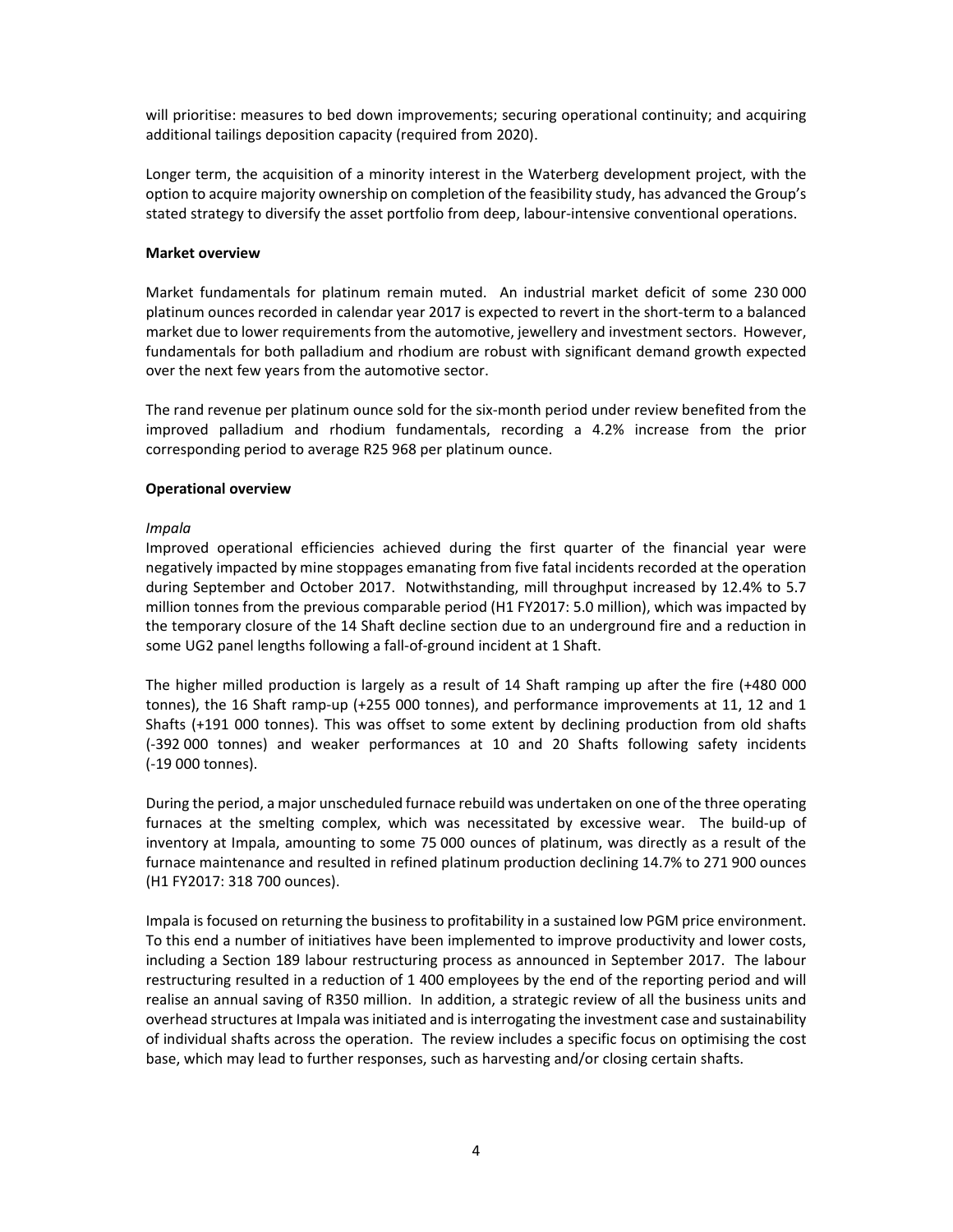The leadership team has been strengthened with the appointment of Mark Munroe as Chief Executive of this operational unit. He has been specifically tasked to lead the strategic review at Impala Rustenburg and drive performance improvements in safety, efficiencies, cost and capital project execution at the operation.

#### *Impala Refining Services (IRS)*

IRS once again contributed significantly to the Group's bottom line, despite persistently low PGM prices. Refined platinum production was maintained at 454 800 ounces (H1 FY2017: 459 800 ounces).

#### *Zimplats*

Tonnes milled remained consistent with the prior comparable period at 3.3‐million tonnes(H1 FY2017: 3.3‐million tonnes) with all mining units sustaining exceptional operational performances. Platinum in matte production, inclusive of concentrates sold to IRS, was similarly in line with the prior performance at 136 200 ounces (H1 FY2017: 137 100 ounces).

The redevelopment of the Bimha Mine remains on schedule to reach full production in April 2018, while development of the 2.2‐million tonnes per annum Mupani Mine is progressing according to plan and is targeting ore contact by May 2020, and full production from August 2025.

#### *Marula*

Marula delivered a strong operational turnaround following a restructuring process implemented prior to the start of the financial year. The operational recovery was impacted by safety stoppages following a fatal incident at the main underground operation during the second quarter ofthe financial year. Tonnes milled increased by 3.5% to 941 000 tonnes (H1 FY2017: 909 000 tonnes), while the PGE head grade deteriorated marginally to 4.36 g/t (H1 FY2017: 4.42 g/t). As a consequence, platinum in concentrate production was maintained at 43 200 ounces (H1 FY2017: 43 100 ounces), despite a reduction in total employees of some 800 people following the restructuring process.

Although the overall improvement in production and financial performance at Marula is encouraging, continued uninterrupted and profitable production is necessary to secure the future of the operation.

# *Mimosa*

Mimosa delivered another strong operational performance. Tonnes milled improved by 2.9% to 1.41‐ million tonnes (H1 FY2017: 1.37-million tonnes), and the PGE head grade was maintained at 3.85 g/t. This resulted in platinum in concentrate production increasing by 3.4% to 63 000 ounces (H1 FY2017: 60 900 ounces).

# *Two Rivers*

The operational performance at Two Rivers was impacted by the planned mining of low-grade splitreef areas during the period under review. Tonnes milled during the first half of the financial year decreased by 1.9% to 1.71‐million tonnes, compared to 1.75‐million tonnes milled during the prior comparable period, which included 58 700 tonnes milled at a neighbouring mine.

# **Prospects**

With the rand basket price expected to remain low, Implats will continue to prioritise measures to achieve safe production, lower operating costs, preserve cash, enhance productivity, and restore profitability at all operations. The new 2022 convertible bond, listed in late July 2017, will enable the redemption of the old 2018 bond and will provide approximately R2 billion in additional liquidity.